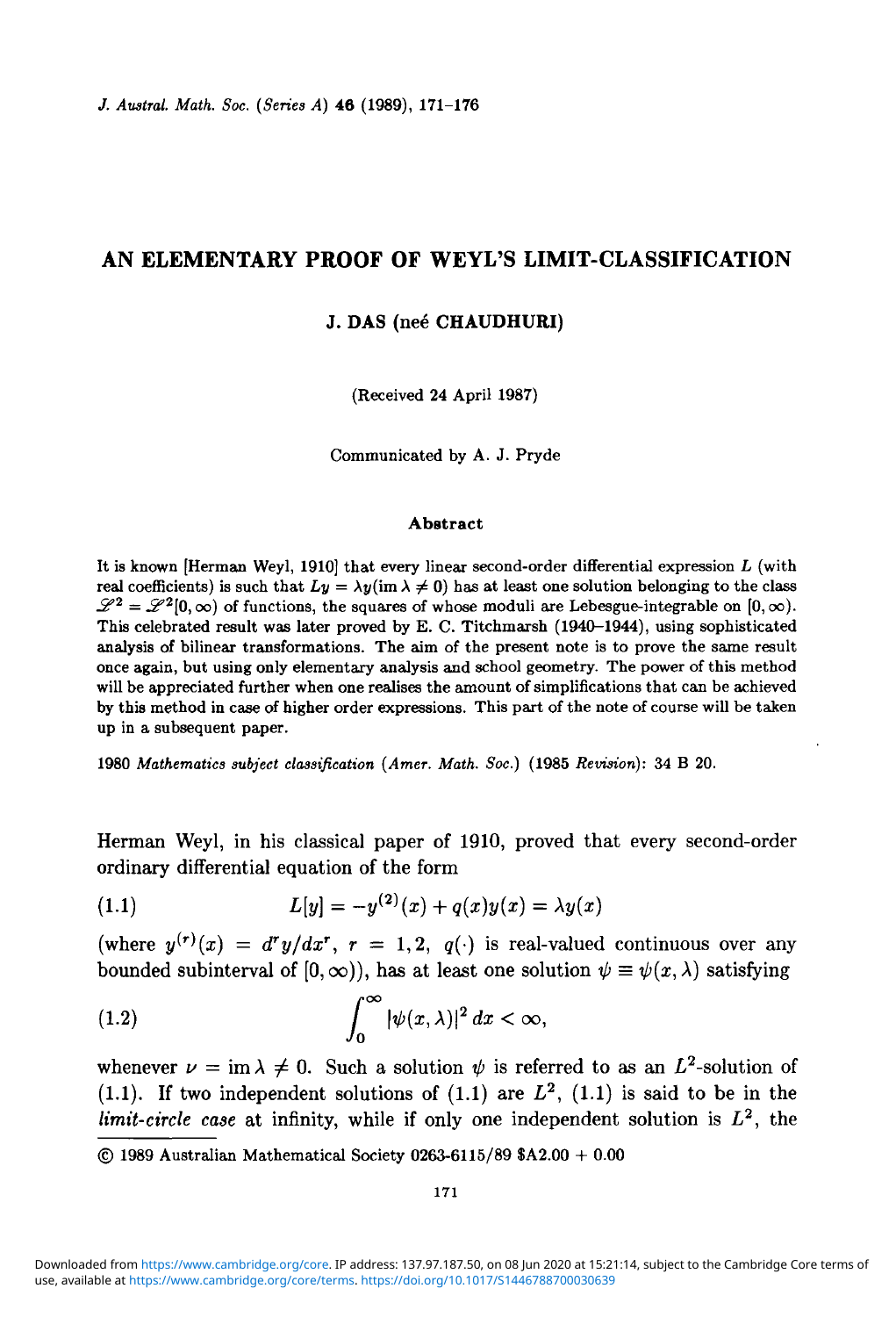other is not  $L^2$ ,  $(1.1)$  is said to be in the *limit-point case* at infinity. This is the celebrated limit classification of Weyl.

During 1940-1944, E. C. Titchmarsh [2] developed a really sophisticated theory based on the properties of bilinear transformations of the complex plane and established the above mentioned result. He associated the differential equation (1.1) with the boundary conditions

(1.3) 
$$
y(0)\cos\alpha + y^{(1)}(0)\sin\alpha = 0,
$$

$$
(1.4) \t y(b) \cos \beta + y^{(1)}(b) \sin \beta = 0.
$$

where  $\alpha$ ,  $\beta$  are arbitrary real numbers. Two linearly independent solutions  $\theta = \theta(x) \equiv \theta(x,\lambda), \phi \equiv \phi(x) \equiv \phi(x,\lambda)$  of (1.1) are defined to satisfy the following:

(1.5) 
$$
\theta(0) = \cos \alpha, \qquad \theta^{(1)}(0) = \sin \alpha,
$$

(1.6)  $\phi(0) = \sin \alpha, \qquad \phi^{(1)}(0) = -\cos \alpha.$ 

Hence the general soltuion of (1.1) will be of the form  $\theta + l(\lambda)\phi$  and if it is to satisfy the boundary condition (1.4) at  $x = b$ , we get

 $\mathbf{z}$ 

(1.7) 
$$
\{\theta(b) + l(\lambda)\phi(b)\}\cos\beta + \{\theta^{(1)}(b) + l(\lambda)\phi^{(1)}(b)\}\sin\beta = 0
$$

or

(1.8) 
$$
l(\lambda) = -\frac{\theta(b)z + \theta^{(1)}(b)}{\phi(b)z + \phi^{(1)}(b)}
$$

where  $z = \cot \beta$ . In [2] Titchmarsh interpreted (1.8) as a bilinear transformation T carrying the z-plane to the *l*-plane. As  $\beta$  is real, by varying  $\cot \beta$ , we get the real line on the 2-plane which, under the bilinear transformation *T* is mapped onto a circle,  $C_b$  say, on the  $l$ -plane. Using the fact that a bilinear transformation carries inverse points with respect to a circle into inverse points with respect to the corresponding image circle, Titchmarsh proved that, for any point  $l = l(\lambda)$ inside the circle *Cb,*

(1.9) 
$$
\int_0^b |\theta + l(\lambda)\phi|^2 dx < -\frac{\operatorname{im} l(\lambda)}{\nu}.
$$

This is the vital inequality which proves that the circles  ${C_b}_b$  form a monotonic decreasing set in the sense that if  $b' > b$  and  $l(\lambda) \in C_{b'}$ , then  $l(\lambda) \in C_b$  also. The idea of the present paper is to prove the inequality (1.9) directly, using elementary geometry only, without viewing (1.8) as a bilinear transformation. More precisely, it will be shown that (1.8) is actually the equation of the circle  $C_b$  and that  $(1.8)$  can be exhibited as

(1.10) 
$$
\int_0^b |\theta + l(\lambda)\phi|^2 dx = -\frac{\mathrm{im} l(\lambda)}{\nu},
$$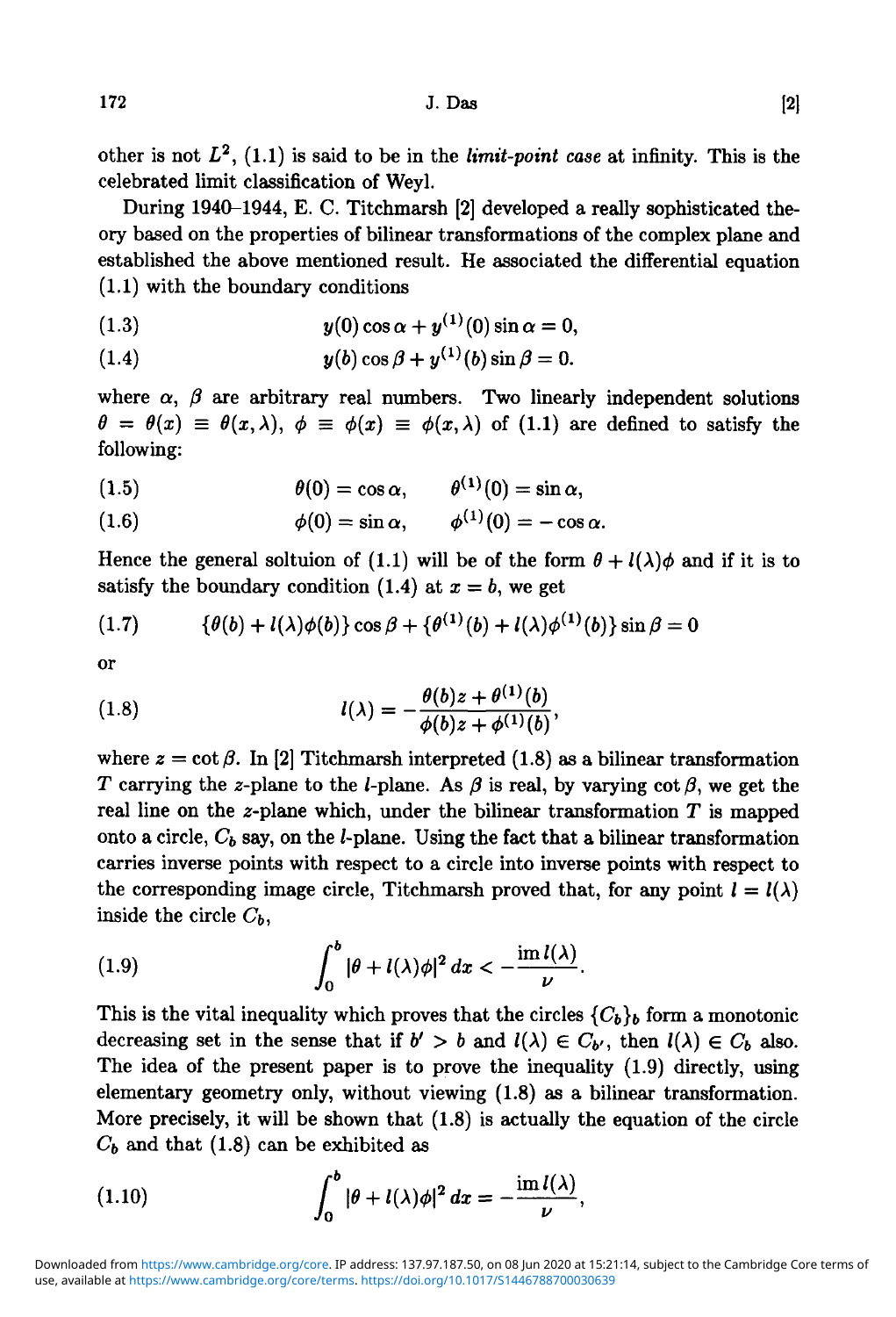so that the inequality (1.9) holds for any point  $l(\lambda)$  inside  $C_b$ . It should be remarked here that this method is not only applicable to any higher even order differential equation, it avoids the whole lot of complications involved in dealing with the singular surfaces that are to be associated with higher order equations, as in Everitt [1].

Section 2 states a useful lemma of Titchmarsh with the deductions necessary for our purpose. Section 3 derives the equation of the circle  $C_b$ , while Section 4 gives the special form of the equation of the circle  $C_b$ . Finally Section 5 indicates that the method given here can be extended to higher even order differential equations.

### **2. An important lemma**

The following Lemma of Titchmarsh ([2], page 23) is vital for our purpose:

LEMMA. If  $F \equiv F(x,\lambda)$  is a solution of  $L[y] = \lambda y$  and  $G \equiv G(x,\lambda)$  is a *solution of*  $L[y] = \lambda' y$ *, then* 

(2.1) 
$$
(\lambda' - \lambda) \int_a^b FG \, dx = W_a(F, G) - W_b(F, G)
$$

*where*

(2.2) 
$$
W_x(F,G) = F(x)G'(x) - F'(x)G(x),
$$

*and*  $0 \le a \le b < \infty$ .

The following special cases of the lemma can be deduced easily:  $(\lambda = \mu + i\nu,$  $\bar{\phi} = \phi(x, \bar{\lambda}), \bar{\theta} = \theta(x, \bar{\lambda})$ :

(2.3) 
$$
W_b(\phi, \bar{\phi}) = 2i\nu \int_0^b |\phi|^2 dx,
$$

(2.4) 
$$
W_b(\phi, \bar{\theta}) = 1 + 2i\nu \int_0^{\rho} \phi \bar{\theta} dx,
$$

(2.5) 
$$
W_b(\theta, \bar{\theta}) = 2i\nu \int_0^b |\theta|^2 dx.
$$

use, available at <https://www.cambridge.org/core/terms>.<https://doi.org/10.1017/S1446788700030639> Downloaded from [https://www.cambridge.org/core.](https://www.cambridge.org/core) IP address: 137.97.187.50, on 08 Jun 2020 at 15:21:14, subject to the Cambridge Core terms of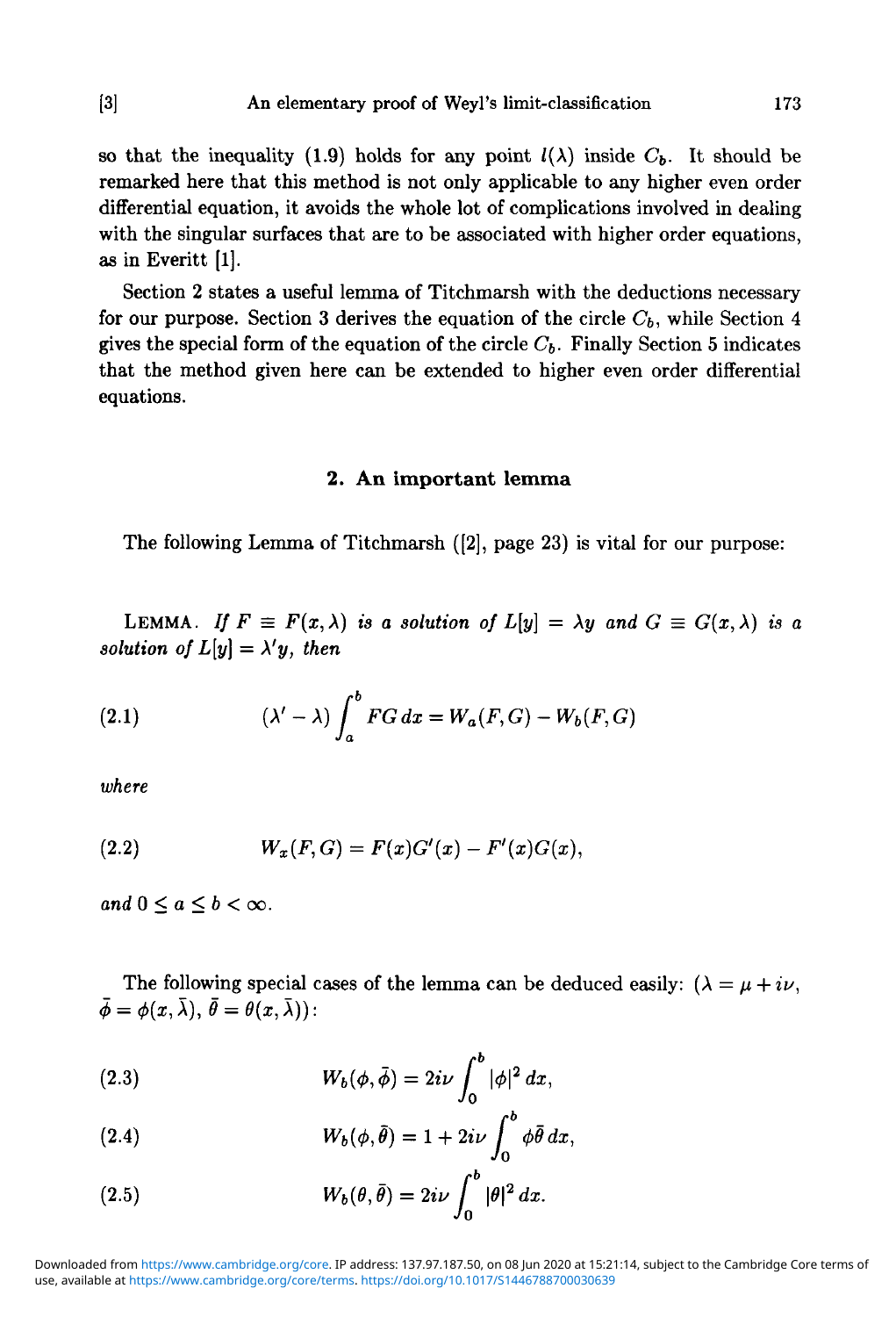## $174$  J. Das [4]

# **in the boundary condition**

We write

$$
l(\lambda) = u + iv,
$$

(3.2) 
$$
\theta(b) = \theta(b, \lambda) = \xi(b, \lambda) + i\eta(b, \lambda) = \xi + i\eta,
$$

(3.3) 
$$
\phi(b) = \phi(b, \lambda) = \chi(b, \lambda) + i\tau(b, \lambda) = \chi + i\tau,
$$

where u, v are real numbers and  $\xi(b, \lambda)$ ,  $\eta(b, \lambda)$ ,  $\chi(b, \lambda)$ ,  $\tau(b, \lambda)$  are real, even though  $\lambda$  is complex. Also we use the following notation:

(3.4) 
$$
\theta^{(1)}(b) = \xi^{(1)}(b,\lambda) + i\eta^{(1)}(b,\lambda) = \xi' + i\eta',
$$

(3.5) 
$$
\phi^{(1)}(b) = \chi^{(1)}(b,\lambda) + i\tau^{(1)}(b,\lambda) = \chi' + i\tau'.
$$

Then (1.7) gives, on equating real and imaginary parts,

(3.6) 
$$
(\xi + u\chi - v\tau)\cos \beta + (\xi' + u\chi' - v\tau')\sin \beta = 0, (\eta + u\tau + v\chi)\cos \beta + (\eta' + u\tau' + v\chi')\sin \beta = 0
$$

whence, eliminating  $\beta$ , we get the locus of the point  $l = l(\lambda) = u + iv$  as

(3.7) 
$$
S_b(u, v) = (u^2 + v^2)(\chi \tau' - \chi' \tau) + u(\chi \eta' + \xi \tau' - \chi' \eta - \xi' \tau) + v(\chi' \xi - \eta' \tau + \eta \tau' - \chi \xi') + \xi \eta' - \xi' \eta = 0.
$$

Next we note that

(3.8) 
$$
W_b(\phi,\bar{\phi}) = \phi(b)\bar{\phi}^{(1)}(b) - \phi^{(1)}(b)\bar{\phi}(b) = -2i(\chi\tau' - \chi'\tau)
$$

so that

(3.9) 
$$
\chi \tau' - \chi' \tau = -\nu \int_0^b |\phi|^2 dx
$$

Since  $\phi$  is a non-trivial solution of (1.1), we have  $\chi \tau' - \chi' \tau \neq 0$  unless  $\nu = 0$ . Thus, as  $\beta$  varies, the point  $l = l(\lambda) = u + iv$  describes a circle,  $C_b$  say, on the  $(u, v)$ -plane and the equation of  $C_b$  is given by

$$
(3.10) \t S_b(u,v) = 0.
$$

## 4. The equation of the circle  $C_b$  and its limit as  $b \to \infty$

In this section we establish that

(4.1) 
$$
S_b(u,v) \equiv -\nu \int_0^b |\theta + l\phi|^2 dx - \text{im } l(\lambda) = 0.
$$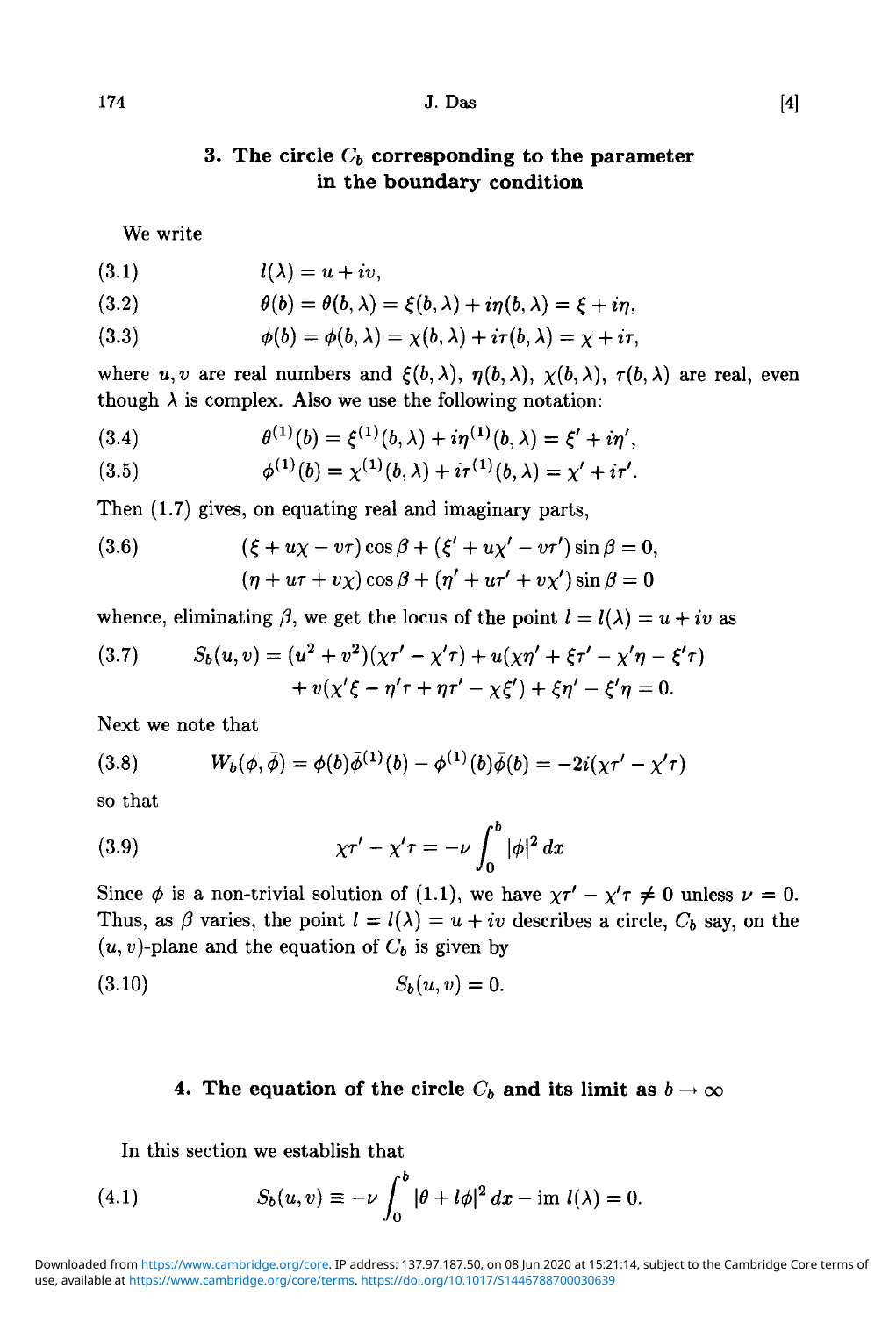PROOF. It is easy to see, using  $(2.3)$ – $(2.5)$ , that

$$
\int_0^b |\theta + l\phi|^2 dx = \int_0^b |\theta|^2 dx + l \int_0^b \phi \bar{\theta} dx + \bar{l} \int_0^b \bar{\phi} \theta dx + |l|^2 \int_0^b |\phi|^2 dx
$$
  
(4.2)  

$$
= (u^2 + v^2) \frac{W_b(\phi, \bar{\phi})}{2i\nu} + \frac{u}{2i\nu} \{W_b(\phi, \bar{\theta}) - W_b(\phi, \theta)\}
$$

$$
+ \frac{v}{2\nu} \{W_b(\phi, \bar{\theta}) + W_b(\bar{\phi}, \theta)\} - W_b(\bar{\phi}, \theta)\} - \frac{v}{\nu} + \frac{W_b(\theta, \bar{\theta})}{2i\nu}.
$$

Using the definitions of  $W_x(F, G)$ , we can immediately deduce that

(4.3) 
$$
W_b(\phi,\bar{\theta})-W_b(\bar{\phi},\theta)=-2i(\chi\eta'-\chi'\eta+\xi\tau'-\xi'\tau),
$$

(4.4) 
$$
W_b(\phi,\bar{\theta})+W_b(\bar{\phi},\theta)=-2(\chi'\xi-\chi\xi'+\eta\tau'-\eta'\tau),
$$

$$
(4.5) \t W_b(\theta,\theta) = -2i(\xi\eta' - \xi'\eta)
$$

From  $(4.2)$ ,  $(3.8)$ ,  $(4.3)$ – $(4.5)$ , it is then easy to prove  $(4.1)$ . Now, we apply elementary geometry only, to infer that a point  $u + iv$  will lie inside the circle  $C_b$ , given by  $S_b(u, v) = 0$ , if  $S_b(u, v) < 0$  when  $\chi \tau' - \chi' \tau > 0$  (that is,  $\nu < 0$ ) and if  $S_b(u, v) > 0$  when  $\chi \tau' - \chi' \tau < 0$  (that is,  $\nu > 0$ ); that is, if  $\int_0^b |\theta + l\phi|^2 + \text{im }l/\nu < 0$ for all  $\nu \neq 0$ , whether positive or negative.

### **5. Remarks**

The method adopted in this paper does not involve the coefficients of the differential equation explicitly. Hence the differential equation can be replaced by

$$
M[y] = -(py^{(1)})^{(1)} + qy = \lambda y,
$$

where *p* is real-valued and continuous on  $[0, \infty)$  and  $p(x) \neq 0$  for and  $x \in [0, \infty)$ .

The method of this proof for the limit-classification can be used in the case of higher even order differential equations. The increase in the order of the differential equation will increase the dimension of the surface  $S_b(u, v) = 0$  and hence matrix techniques must be used. These techniques will be developed in a subsequent paper, where it will be shown how this method nicely avoids all the complications involved in determining the monotonic nature of the singular surfaces.